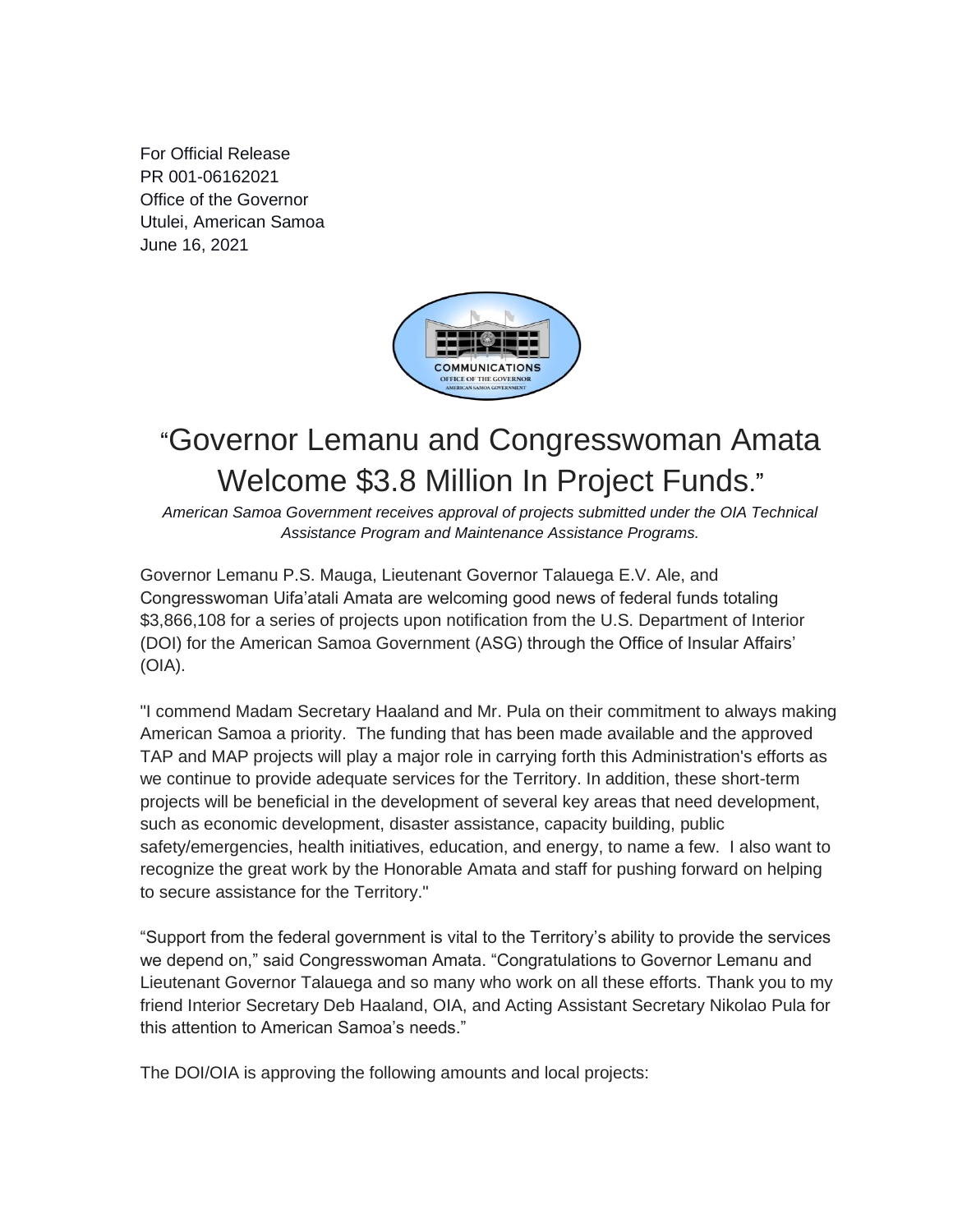• \$269,000 to the Office of Disaster Assistance and Petroleum Management for the ASG Building Survey project;

• \$250,000 to the Department of Marine and Wildlife Resources for a feasibility study and design for a multipurpose and integrated Malaloa Marina;

• \$243,000 to the Office of the Secretary of American Samoa for Modernization project;

• \$225,000 to the Office of the Governor for Improving Cyber Security and Upgrading IT;

• \$210,000 to the Department of Treasury for the Digital Archive of Treasury Documents Project;

• \$175,000 to the Department of Treasury for Tax System Replacement Feasibility Study and Design Document;

• \$150,000 to the Political Status Office for the Constitutional Convention project; and

• \$98,844 for the Department of Public Safety for Fire Equipment and Gear.

OIA will also be providing TAP funding to semi-autonomous agencies and non-profit organizations for the following projects:

• \$150,000 to LBJ Tropical Medical Center for the Maternal Fetal Medicine Telehealth Training project, as detailed in the proposal submitted on April 20, 2021;

• \$256,000 to the American Samoa Visitor's Bureau for the Local Visitor Attraction Product project, as detailed in the proposal submitted on April 1, 2021;

• \$85,290 to the American Samoa Visitor's Bureau for the design portion of the Fagatogo/Upper Fagaalu Reservoir Heritage Trail project, as detailed in the proposal submitted on April 1, 2021;

• \$255,811 to the Development Bank of American Samoa for the Virtual Banking project, as detailed in the proposal submitted on April 1, 2021; and

• \$83,163 to the Pacific Resources for Education and Learning organization for the Assessment of Library Services in American Samoa, as detailed in the proposal submitted on March 31, 2021.

In addition, the following Maintenance Assistance Program (MAP) funding is being awarded to ASG: